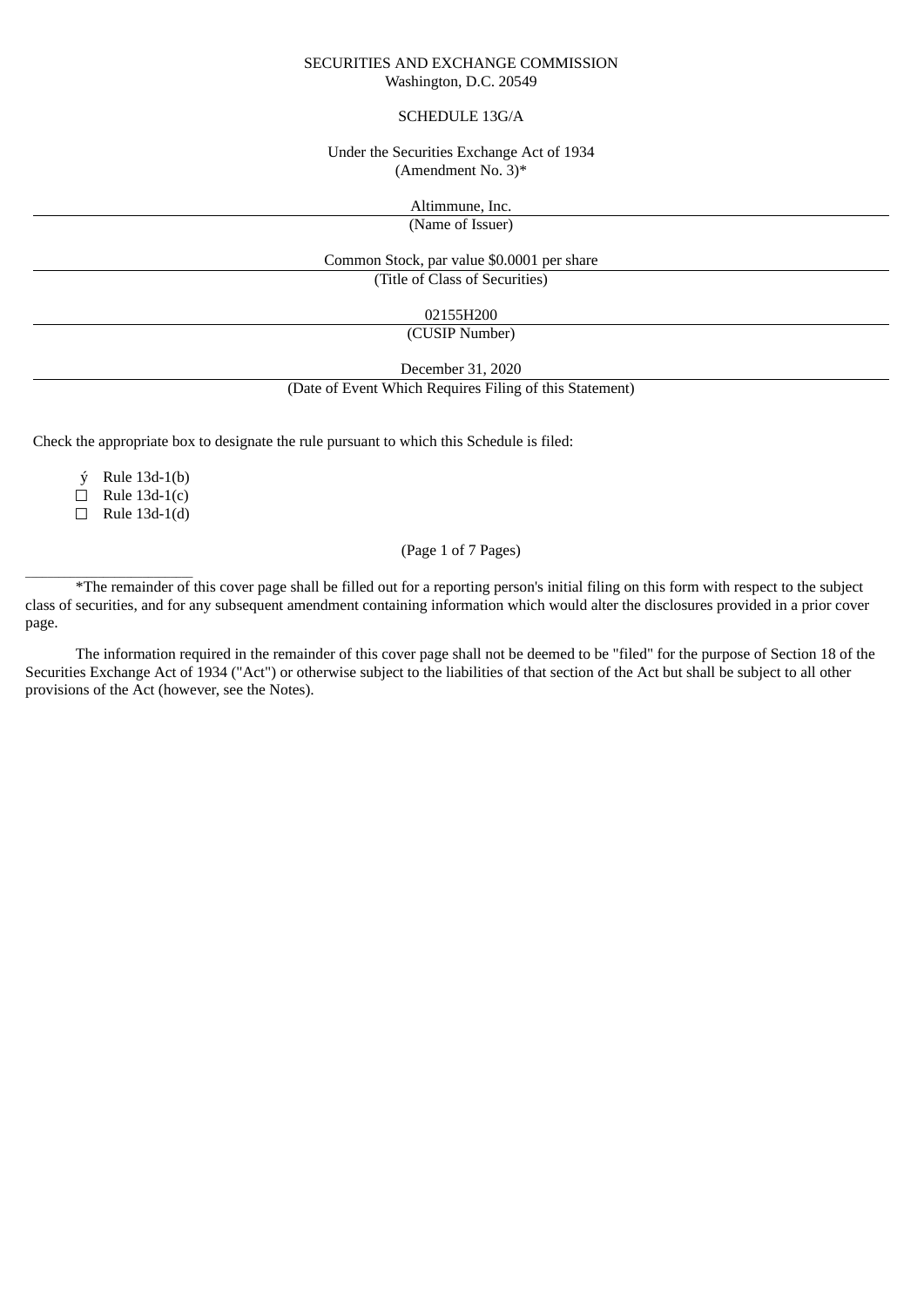|                                                                                                                                | <b>NAME OF REPORTING PERSON</b><br>Hudson Bay Capital Management LP                                                               |                                                                                                      |  |  |  |
|--------------------------------------------------------------------------------------------------------------------------------|-----------------------------------------------------------------------------------------------------------------------------------|------------------------------------------------------------------------------------------------------|--|--|--|
| n                                                                                                                              | CHECK THE APPROPRIATE BOX IF A MEMBER OF A GROUP                                                                                  | (a) $\Box$<br>(b)                                                                                    |  |  |  |
| 3                                                                                                                              | <b>SEC USE ONLY</b>                                                                                                               |                                                                                                      |  |  |  |
|                                                                                                                                | CITIZENSHIP OR PLACE OF ORGANIZATION<br><b>State of Delaware</b>                                                                  |                                                                                                      |  |  |  |
| <b>NUMBER OF</b><br><b>SHARES</b><br><b>BENEFICIALLY</b><br><b>OWNED BY</b><br><b>EACH</b><br><b>REPORTING</b><br>PERSON WITH: | 5                                                                                                                                 | <b>SOLE VOTING POWER</b><br>$\Omega$                                                                 |  |  |  |
|                                                                                                                                | 6                                                                                                                                 | <b>SHARED VOTING POWER</b><br>121,100 shares of Common Stock issuable upon exercise of warrants      |  |  |  |
|                                                                                                                                | г.                                                                                                                                | SOLE DISPOSITIVE POWER<br>$\Omega$                                                                   |  |  |  |
|                                                                                                                                | 8                                                                                                                                 | <b>SHARED DISPOSITIVE POWER</b><br>121,100 shares of Common Stock issuable upon exercise of warrants |  |  |  |
| g                                                                                                                              | AGGREGATE AMOUNT BENEFICIALLY OWNED BY EACH REPORTING PERSON<br>121,100 shares of Common Stock issuable upon exercise of warrants |                                                                                                      |  |  |  |
| 10                                                                                                                             | CHECK BOX IF THE AGGREGATE AMOUNT IN ROW (9) EXCLUDES CERTAIN SHARES                                                              |                                                                                                      |  |  |  |
| 11                                                                                                                             | PERCENT OF CLASS REPRESENTED BY AMOUNT IN ROW (9)<br>0.36%                                                                        |                                                                                                      |  |  |  |
| 12                                                                                                                             | <b>TYPE OF REPORTING PERSON</b><br>PN                                                                                             |                                                                                                      |  |  |  |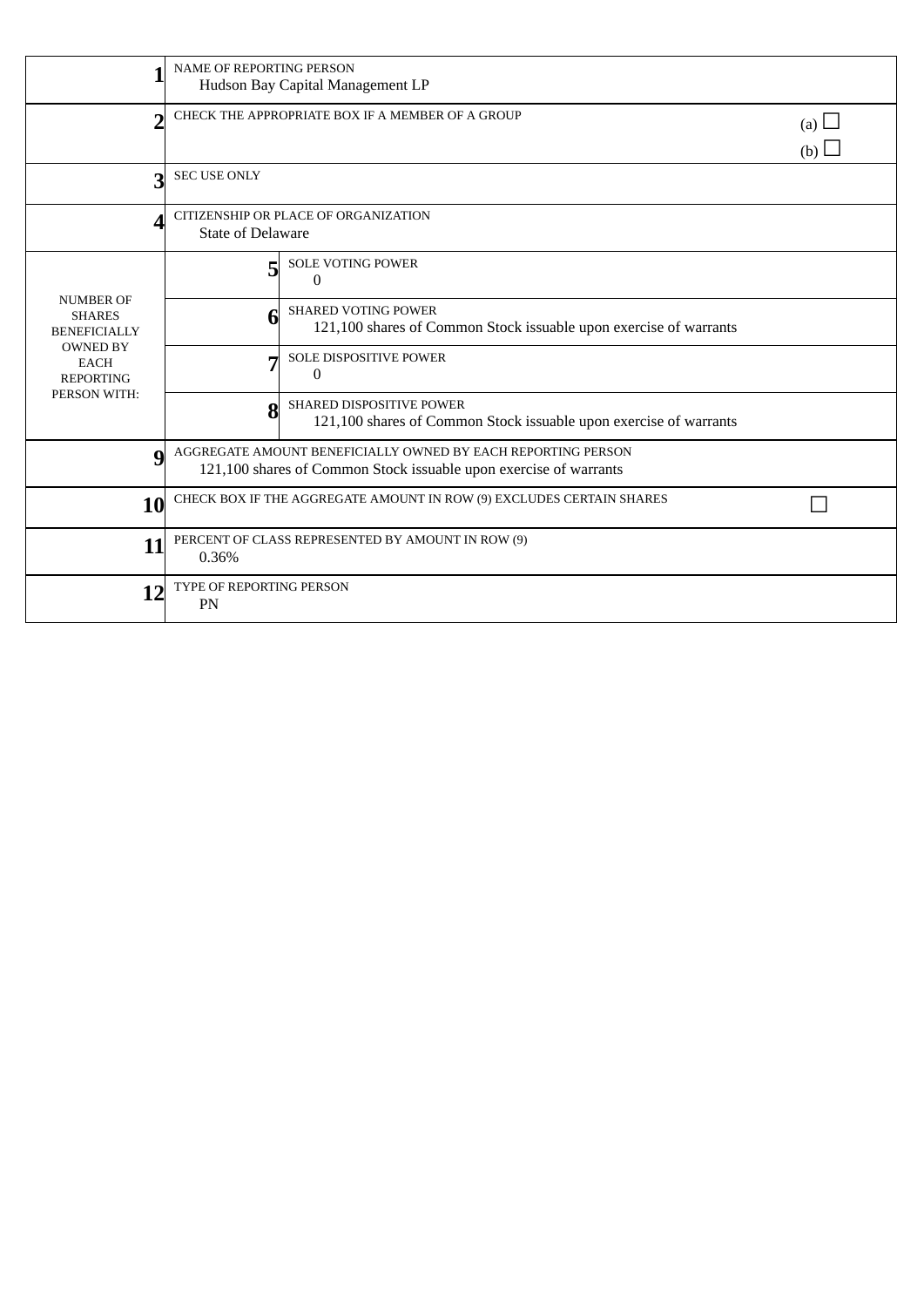|                                                                                                                                | <b>NAME OF REPORTING PERSON</b><br>Sander Gerber                                                                                  |                                                                                                      |  |  |  |
|--------------------------------------------------------------------------------------------------------------------------------|-----------------------------------------------------------------------------------------------------------------------------------|------------------------------------------------------------------------------------------------------|--|--|--|
| n                                                                                                                              | CHECK THE APPROPRIATE BOX IF A MEMBER OF A GROUP                                                                                  | (a) $\Box$<br>(b)                                                                                    |  |  |  |
| 3                                                                                                                              | <b>SEC USE ONLY</b>                                                                                                               |                                                                                                      |  |  |  |
|                                                                                                                                | CITIZENSHIP OR PLACE OF ORGANIZATION<br><b>United States</b>                                                                      |                                                                                                      |  |  |  |
| <b>NUMBER OF</b><br><b>SHARES</b><br><b>BENEFICIALLY</b><br><b>OWNED BY</b><br><b>EACH</b><br><b>REPORTING</b><br>PERSON WITH: | 5                                                                                                                                 | <b>SOLE VOTING POWER</b><br>$\Omega$                                                                 |  |  |  |
|                                                                                                                                | 6                                                                                                                                 | <b>SHARED VOTING POWER</b><br>121,100 shares of Common Stock issuable upon exercise of warrants      |  |  |  |
|                                                                                                                                | г.                                                                                                                                | SOLE DISPOSITIVE POWER<br>$\Omega$                                                                   |  |  |  |
|                                                                                                                                | 8                                                                                                                                 | <b>SHARED DISPOSITIVE POWER</b><br>121,100 shares of Common Stock issuable upon exercise of warrants |  |  |  |
| g                                                                                                                              | AGGREGATE AMOUNT BENEFICIALLY OWNED BY EACH REPORTING PERSON<br>121,100 shares of Common Stock issuable upon exercise of warrants |                                                                                                      |  |  |  |
| 10                                                                                                                             | CHECK BOX IF THE AGGREGATE AMOUNT IN ROW (9) EXCLUDES CERTAIN SHARES                                                              |                                                                                                      |  |  |  |
| 11                                                                                                                             | PERCENT OF CLASS REPRESENTED BY AMOUNT IN ROW (9)<br>0.36%                                                                        |                                                                                                      |  |  |  |
| 12                                                                                                                             | <b>TYPE OF REPORTING PERSON</b><br>IN                                                                                             |                                                                                                      |  |  |  |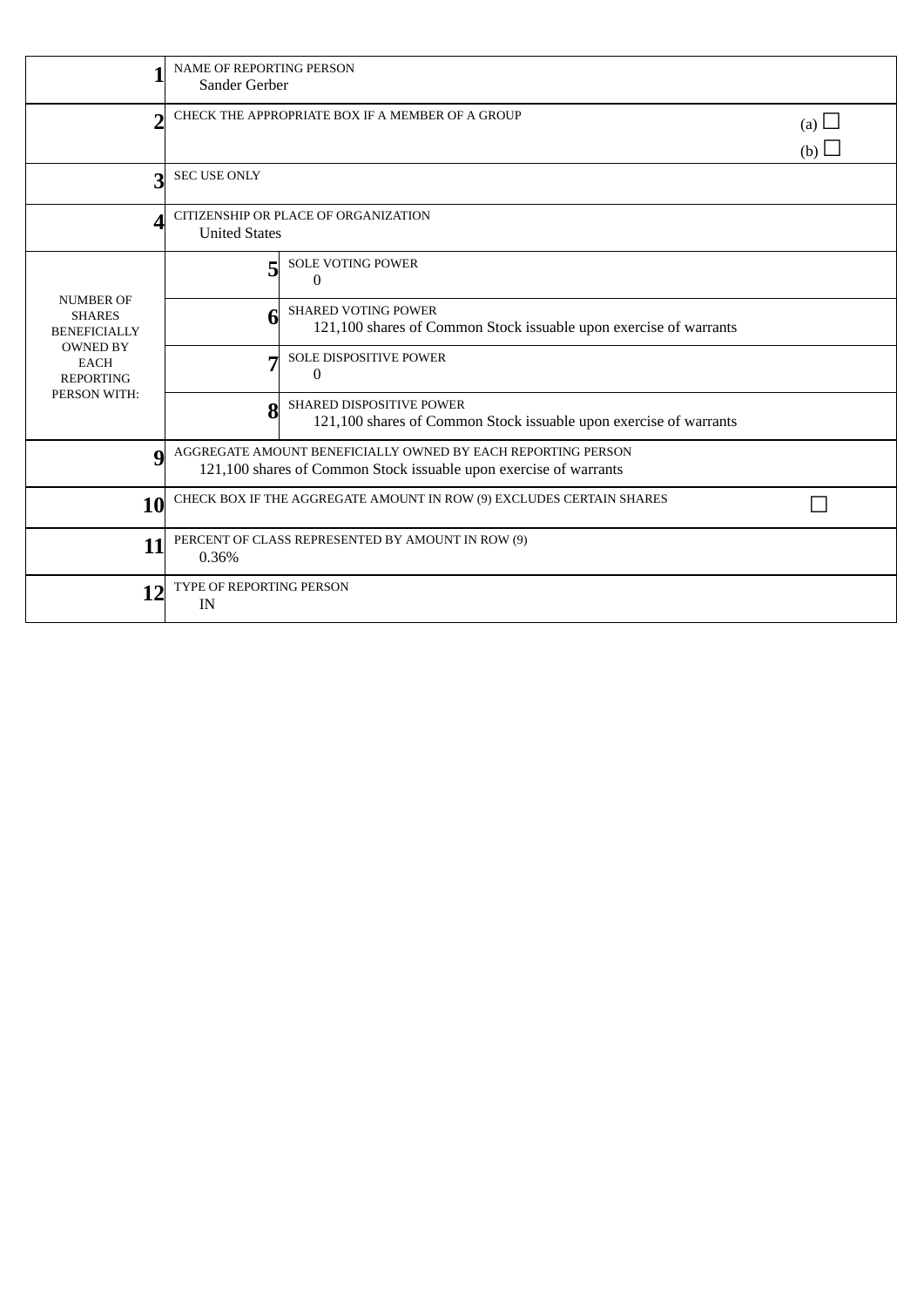| Item $1(a)$ . |                               | <b>NAME OF ISSUER:</b>                                                                                                      |                                                                                                                                                                                                 |  |  |  |  |
|---------------|-------------------------------|-----------------------------------------------------------------------------------------------------------------------------|-------------------------------------------------------------------------------------------------------------------------------------------------------------------------------------------------|--|--|--|--|
|               |                               |                                                                                                                             | The name of the issuer is Altimmune, Inc., a Delaware corporation (the "Company").                                                                                                              |  |  |  |  |
| Item $1(b)$ . |                               | ADDRESS OF ISSUER'S PRINCIPAL EXECUTIVE OFFICES:                                                                            |                                                                                                                                                                                                 |  |  |  |  |
|               |                               |                                                                                                                             | The Company's principal executive offices are located at 910 Clopper Road, Suite 201S, Gaithersburg, Maryland 20878.                                                                            |  |  |  |  |
| Item $2(a)$ . |                               |                                                                                                                             | <b>NAME OF PERSON FILING:</b>                                                                                                                                                                   |  |  |  |  |
|               |                               |                                                                                                                             | This statement is filed by Hudson Bay Capital Management LP (the "Investment Manager") and Mr. Sander Gerber ("Mr.<br>Gerber"), who are collectively referred to herein as "Reporting Persons." |  |  |  |  |
| Item $2(b)$ . |                               | ADDRESS OF PRINCIPAL BUSINESS OFFICE OR, IF NONE, RESIDENCE:                                                                |                                                                                                                                                                                                 |  |  |  |  |
|               |                               | The address of the business office of each of the Reporting Persons is 777 Third Avenue, 30th Floor, New York, NY<br>10017. |                                                                                                                                                                                                 |  |  |  |  |
| Item $2(c)$ . |                               | <b>CITIZENSHIP:</b>                                                                                                         |                                                                                                                                                                                                 |  |  |  |  |
|               |                               |                                                                                                                             | The Investment Manager is a Delaware limited partnership. Mr. Gerber is a United States citizen.                                                                                                |  |  |  |  |
| Item $2(d)$ . | TITLE OF CLASS OF SECURITIES: |                                                                                                                             |                                                                                                                                                                                                 |  |  |  |  |
|               |                               |                                                                                                                             | Common Stock, par value \$0.0001 per share (the "Common Stock").                                                                                                                                |  |  |  |  |
| Item $2(e)$ . |                               | <b>CUSIP NUMBER:</b>                                                                                                        |                                                                                                                                                                                                 |  |  |  |  |
|               | 02155H200                     |                                                                                                                             |                                                                                                                                                                                                 |  |  |  |  |
| Item 3.       |                               | IF THIS STATEMENT IS FILED PURSUANT TO RULES 13d-1(b) OR 13d-2(b) OR (c), CHECK WHETHER<br>THE PERSON FILING IS A:          |                                                                                                                                                                                                 |  |  |  |  |
|               | (a)                           | $\Box$                                                                                                                      | Broker or dealer registered under Section 15 of the Act (15 U.S.C. 780);                                                                                                                        |  |  |  |  |
|               | (b)                           | $\Box$                                                                                                                      | Bank as defined in Section 3(a)(6) of the Act (15 U.S.C. 78c);                                                                                                                                  |  |  |  |  |
|               | (c)                           | $\Box$                                                                                                                      | Insurance company as defined in Section $3(a)(19)$ of the Act (15 U.S.C. 78c);                                                                                                                  |  |  |  |  |
|               | (d)                           | $\Box$                                                                                                                      | Investment company registered under Section 8 of the Investment Company Act of 1940 (15 U.S.C.<br>$80a-8$ );                                                                                    |  |  |  |  |
|               | (e)                           | ý                                                                                                                           | Investment adviser in accordance with Rule $13d-1(b)(1)(ii)(E)$ ;                                                                                                                               |  |  |  |  |

Rule 13d-1(b)(1)(ii)(F); (g) ý Parent holding company or control person in accordance with

(f)  $\Box$  Employee benefit plan or endowment fund in accordance with

Rule 13d-1(b)(1)(ii)(G);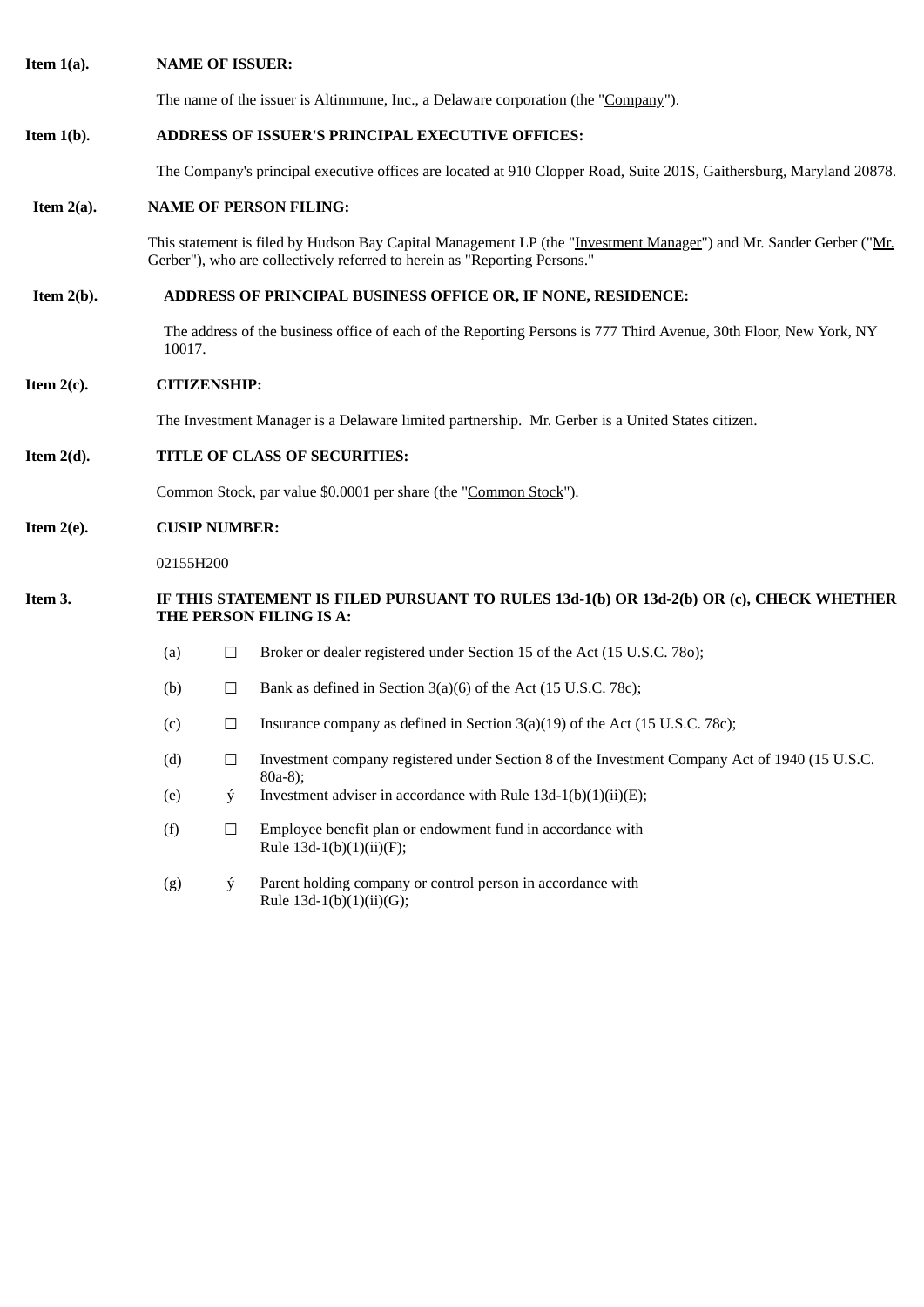- (h)  $\Box$  Savings association as defined in Section 3(b) of the Federal Deposit Insurance Act (12 U.S.C. 1813);
- (i)  $\Box$  Church plan that is excluded from the definition of an investment company under Section 3(c)(14) of the Investment Company Act (15 U.S.C. 80a-3);
- (j)  $\Box$  Non-U.S. institution in accordance with Rule 13d-1(b)(1)(ii)(J);
- (k)  $\Box$  Group, in accordance with Rule 13d-1(b)(1)(ii)(K).

If filing as a non-U.S. institution in accordance with Rule  $13d-1(b)(1)(ii)(J)$ , please specify the type of institution:

#### **Item 4. OWNERSHIP**

The information required by Items  $4(a) - (c)$  is set forth in Rows  $(5) - (11)$  of the cover page for each Reporting Person hereto and is incorporated herein by reference for each such Reporting Person.

The percentages used in this Schedule 13G/A are calculated based upon 33,071,020 shares of Common Stock outstanding as of November 6, 2020, as reported in the Company's Quarterly Report on Form 10-Q for the quarterly period ended September 30, 2020 filed with the Securities and Exchange Commission on November 9, 2020 and assumes the exercise of the warrants held by Hudson Bay Master Fund Ltd.

The Investment Manager serves as the investment manager to Hudson Bay Master Fund Ltd., in whose name the securities reported herein are held. As such, the Investment Manager may be deemed to be the beneficial owner of all shares of Common Stock underlying the warrants held by Hudson Bay Master Fund Ltd. Mr. Gerber serves as the managing member of Hudson Bay Capital GP LLC, which is the general partner of the Investment Manager. Mr. Gerber disclaims beneficial ownership of these securities.

## **Item 5. OWNERSHIP OF FIVE PERCENT OR LESS OF A CLASS.**

If this statement is being filed to report the fact that as of the date hereof the reporting person has ceased to be the beneficial owner of more than five percent of the class of securities, check the following: ý

### **Item 6. OWNERSHIP OF MORE THAN FIVE PERCENT ON BEHALF OF ANOTHER PERSON.**

See Item 4.

## **Item 7. IDENTIFICATION AND CLASSIFICATION OF THE SUBSIDIARY WHICH ACQUIRED THE SECURITY BEING REPORTED ON BY THE PARENT HOLDING COMPANY.**

Not applicable.

### **Item 8. IDENTIFICATION AND CLASSIFICATION OF MEMBERS OF THE GROUP.**

Not applicable.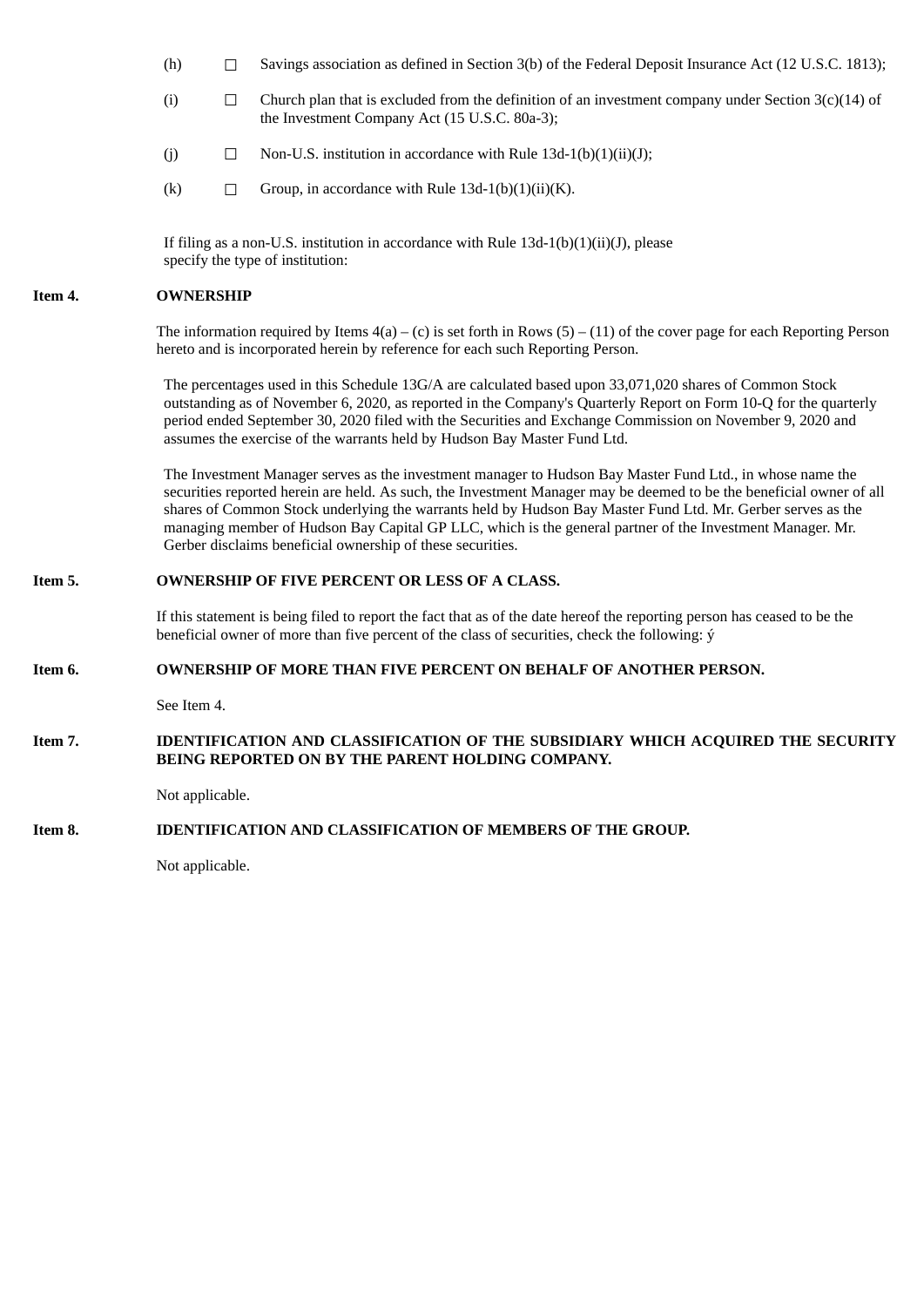#### **Item 9. NOTICE OF DISSOLUTION OF GROUP.**

Not applicable.

## **Item 10. CERTIFICATION.**

Each of the Reporting Persons hereby makes the following certification:

By signing below each Reporting Person certifies that, to the best of his or its knowledge and belief, the securities referred to above were acquired and are held in the ordinary course of business and were not acquired and are not held for the purpose of or with the effect of changing or influencing the control of the issuer of the securities and were not acquired and are not held in connection with or as a participant in any transaction having that purpose or effect.